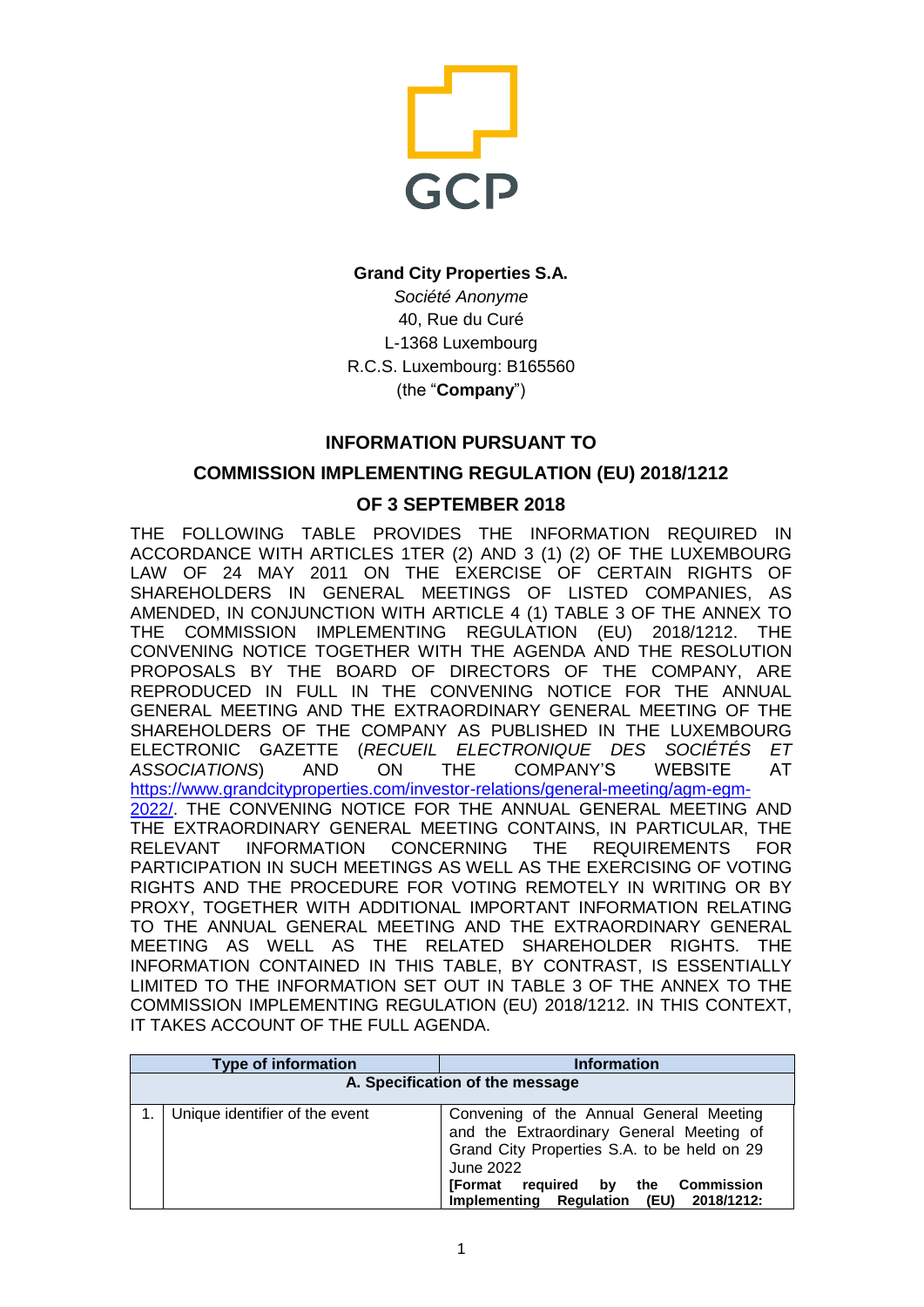|    |                                                    | GCPAGMEGM20220629]                                                                                                                                                                                                                                                                                                                                                                                                                                                                                       |
|----|----------------------------------------------------|----------------------------------------------------------------------------------------------------------------------------------------------------------------------------------------------------------------------------------------------------------------------------------------------------------------------------------------------------------------------------------------------------------------------------------------------------------------------------------------------------------|
| 2. | Type of message                                    | Convening notice of the Annual General<br>Meeting and the Extraordinary General<br>Meeting of Grand City Properties S.A.<br><b>[Format</b><br>required by the<br><b>Commission</b><br>Implementing Regulation (EU) 2018/1212:<br>NEWM.]                                                                                                                                                                                                                                                                  |
|    |                                                    | <b>B. Specification of the issuer</b>                                                                                                                                                                                                                                                                                                                                                                                                                                                                    |
| 1. | <b>ISIN</b>                                        | LU0775917882                                                                                                                                                                                                                                                                                                                                                                                                                                                                                             |
| 2. | Name of the issuer                                 | Grand City Properties S.A.                                                                                                                                                                                                                                                                                                                                                                                                                                                                               |
|    |                                                    | C. Specification of the meeting                                                                                                                                                                                                                                                                                                                                                                                                                                                                          |
| 1. | Date of the General Meeting                        | 29 June 2022<br><b>IFormat</b><br>required<br>by<br>the<br><b>Commission</b><br>Implementing Regulation (EU) 2018/1212:<br>20220629.1                                                                                                                                                                                                                                                                                                                                                                    |
| 2. | Time of the General Meeting                        | 11:00 a.m. (CEST) for the Annual General<br>Meeting<br><b>[Format</b><br>required<br>by<br>the<br><b>Commission</b><br>Implementing Regulation (EU) 2018/1212: 9:00<br>a.m. UTC (Coordinated Universal Time).]<br>11:40 a.m. (CEST) for the Extraordinary<br><b>General Meeting</b><br><b>[Format</b><br>required<br>by<br>the<br><b>Commission</b><br>Implementing Regulation (EU) 2018/1212: 9:40<br>a.m. UTC (Coordinated Universal Time).]                                                           |
| 3. | <b>Type of General Meeting</b>                     | Annual General Meeting and Extraordinary<br>General Meeting without physical presence<br>of the shareholders<br><b>[Format</b><br>required<br>by<br>the<br><b>Commission</b><br>Implementing Regulation (EU) 2018/1212:<br>GMET.]                                                                                                                                                                                                                                                                        |
| 4. | Location of the General Meeting                    | URL.<br>hyperlink<br>to<br>audio<br>webcast:<br>https://www.webcast-eqs.com/gcp20220629                                                                                                                                                                                                                                                                                                                                                                                                                  |
| 5. | <b>Record Date</b>                                 | 15 June 2022 midnight (24:00) (CEST) for<br>Annual General Meeting<br>and the<br>the<br><b>Extraordinary General Meeting</b><br><b>[Format</b><br>required<br>by<br>the<br><b>Commission</b><br>Implementing<br><b>Regulation (EU)</b><br>2018/1212:<br>20220615,<br>10:00 p.m. UTC (Coordinated<br>Universal Time).]                                                                                                                                                                                    |
| 6. | Uniform Resource Locator (URL)                     | All information which shall be communicated<br>to the shareholders prior to the Annual<br>Meeting and the Extraordinary<br>General<br>General<br>Meeting<br>is<br>available<br>at<br>https://www.grandcityproperties.com/investor-<br>relations/general-meeting/agm-egm-2022/<br><b>IFormat</b><br>required<br>by<br>the<br><b>Commission</b><br><b>Implementing</b><br><b>Regulation (EU)</b><br>2018/1212:<br>https://www.grandcityproperties.com/investor-<br>relations/general-meeting/agm-egm-2022/ |
|    |                                                    | D. Participation in the General Meeting - Voting remotely in writing                                                                                                                                                                                                                                                                                                                                                                                                                                     |
| 1. | participation<br>Method<br>οf<br>by<br>shareholder | Shareholders can exercise their voting rights<br>by voting remotely in writing. For this<br>purpose, shareholders shall (i) use the voting<br>and proxy form, which can be retrieved from<br>Company's<br>website<br>the<br>at                                                                                                                                                                                                                                                                           |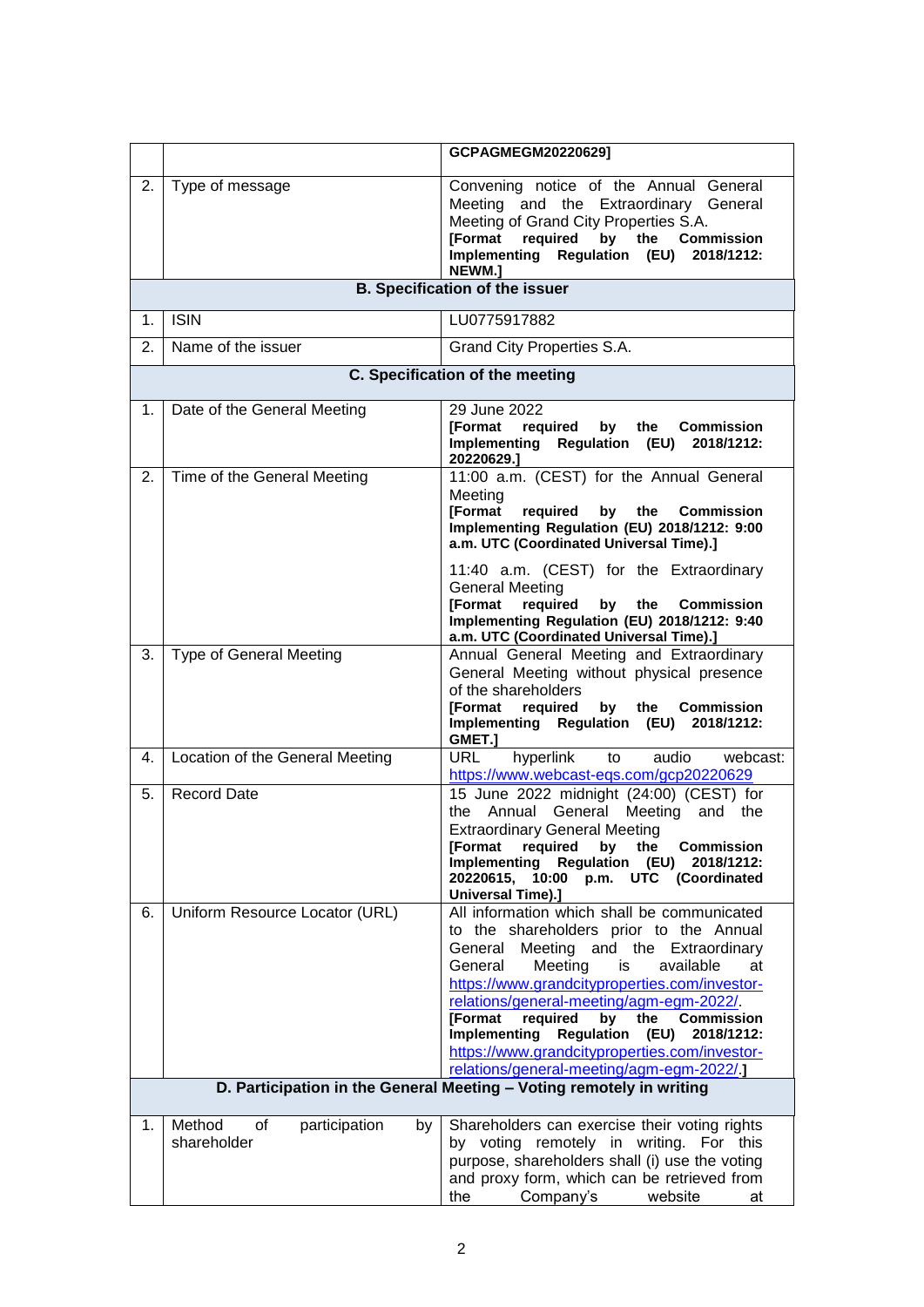|    |                                                          | https://www.grandcityproperties.com/investor-<br>relations/general-meeting/agm-egm-2022/,<br>(ii) duly complete, date and sign the voting<br>and proxy form and (iii) obtain a Record Date<br>Confirmation*.<br><b>IFormat</b><br>required<br>by the<br><b>Commission</b><br>Implementing Regulation (EU) 2018/1212: EV.]<br>The audio webcast of the Annual General<br>and the Extraordinary General<br>Meeting<br>Meeting<br>publicly<br>accessible<br>at<br>is<br>https://www.webcast-eqs.com/gcp20220629.                                                                                                                                                                                                                                            |
|----|----------------------------------------------------------|----------------------------------------------------------------------------------------------------------------------------------------------------------------------------------------------------------------------------------------------------------------------------------------------------------------------------------------------------------------------------------------------------------------------------------------------------------------------------------------------------------------------------------------------------------------------------------------------------------------------------------------------------------------------------------------------------------------------------------------------------------|
| 2. | Issuer deadline for the notification of<br>participation | 23 June 2022 at midnight (24:00) (CEST) by<br>e-mail to generalmeeting@grandcity.lu or by<br>postal services to Grand City Properties S.A.,<br>Attn. AGM and EGM 2022/Kathrin Lampen,<br>40, Rue du Curé, L-1368 Luxembourg, Grand<br>Duchy of Luxembourg.<br><b>[Format</b><br>required<br>by<br>the<br><b>Commission</b><br>Implementing Regulation (EU)<br>2018/1212:<br>220623,<br>10:00<br>p.m., UTC (Coordinated<br><b>Universal Time).]</b>                                                                                                                                                                                                                                                                                                       |
| 3. | Issuer deadline for voting                               | 23 June 2022 at midnight (24:00) (CEST) by<br>e-mail to generalmeeting@grandcity.lu or by<br>postal services to Grand City Properties S.A.,<br>Attn. AGM and EGM 2022/Kathrin Lampen,<br>40, Rue du Curé, L-1368 Luxembourg, Grand<br>Duchy of Luxembourg.<br><b>[Format</b><br>required<br>by<br>the<br><b>Commission</b><br>Implementing Regulation (EU) 2018/1212:<br>p.m., UTC (Coordinated<br>220623,<br>10:00<br><b>Universal Time).]</b>                                                                                                                                                                                                                                                                                                          |
|    |                                                          | D. Participation in the General Meeting - Voting by proxy                                                                                                                                                                                                                                                                                                                                                                                                                                                                                                                                                                                                                                                                                                |
|    |                                                          |                                                                                                                                                                                                                                                                                                                                                                                                                                                                                                                                                                                                                                                                                                                                                          |
| 1. | Method<br>of<br>participation<br>by<br>shareholder       | Shareholders can exercise their voting rights<br>by authorising the secretary of the Annual<br>General Meeting and/or the Extraordinary<br>General Meeting or a proxyholder to cast<br>votes on their behalf in the secretary's or<br>such<br>proxyholder's discretion.<br>For this<br>purpose, shareholders shall (i) use the voting<br>and proxy form, which can be retrieved from<br>Company's<br>the<br>website<br>at<br>https://www.grandcityproperties.com/investor-<br>relations/general-meeting/agm-egm-2022/ (ii)<br>duly complete, date and sign the voting and<br>proxy form and (iii) obtain a Record Date<br>Confirmation*.<br><b>[Format</b><br>required<br>by<br>the<br><b>Commission</b><br>Implementing Regulation (EU) 2018/1212: PX.] |
|    | Issuer deadline for the notification of                  | The audio webcast of the Annual General<br>Meeting<br>and the Extraordinary General<br>Meeting<br>publicly<br>accessible<br>is<br>at<br>https://www.webcast-eqs.com/gcp20220629.<br>23 June 2022 at midnight (24:00) (CEST) by                                                                                                                                                                                                                                                                                                                                                                                                                                                                                                                           |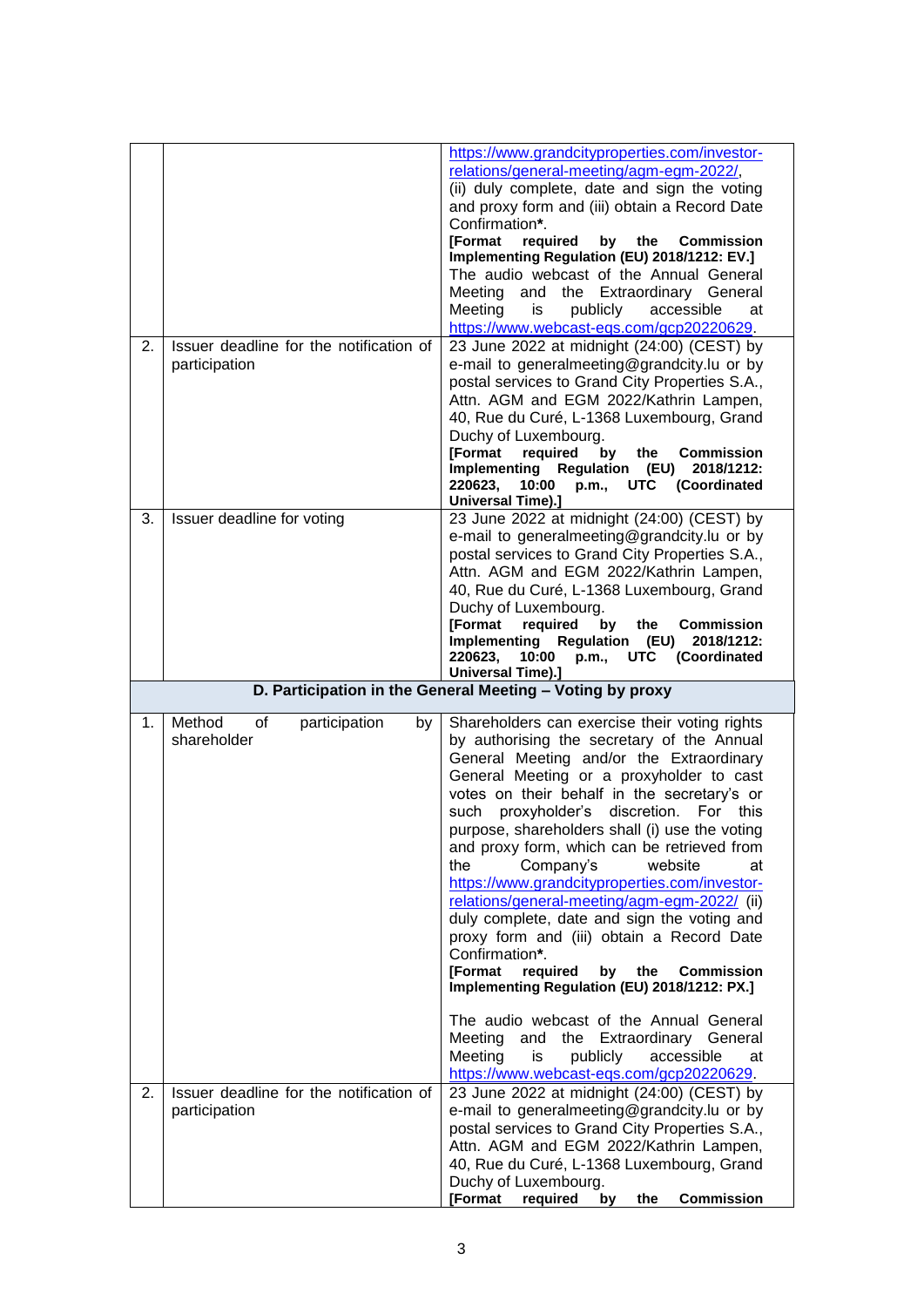|    |                                                                        | Implementing Regulation (EU) 2018/1212:<br>220623.<br>10:00<br>p.m., UTC (Coordinated<br><b>Universal Time).]</b>                                                                                                                                                                                                                                                                                                                         |
|----|------------------------------------------------------------------------|-------------------------------------------------------------------------------------------------------------------------------------------------------------------------------------------------------------------------------------------------------------------------------------------------------------------------------------------------------------------------------------------------------------------------------------------|
| 3. | Issuer deadline for voting (here: for<br>granting proxy authorization. | 23 June 2022 at midnight (24:00) (CEST) by<br>e-mail to generalmeeting@grandcity.lu or by<br>postal services to Grand City Properties S.A.,<br>Attn. AGM and EGM 2022/ Kathrin Lampen,<br>40, Rue du Curé, L-1368 Luxembourg, Grand<br>Duchy of Luxembourg.<br>required<br>by<br><b>IFormat</b><br>the<br><b>Commission</b><br>Implementing Regulation (EU) 2018/1212:<br>220623.<br>10:00<br>p.m., UTC (Coordinated<br>Universal Time).] |
|    |                                                                        | E. Agenda - Agenda of the Annual General Meeting item 1                                                                                                                                                                                                                                                                                                                                                                                   |
| 1. | Unique identifier of the agenda item                                   | 1                                                                                                                                                                                                                                                                                                                                                                                                                                         |
| 2. | Title of the agenda item                                               | Presentation of the management report of the<br>Board of Directors in respect of the statutory<br>financial statements of the Company and the<br>consolidated financial statements of the Company<br>and its group for the financial year ended on 31<br>December 2021.                                                                                                                                                                   |
| 3. | Uniform Resource Locator (URL) for<br>the documents                    | https://www.grandcityproperties.com/investor-<br>relations/general-meeting/agm-egm-2022/                                                                                                                                                                                                                                                                                                                                                  |
| 4. | Vote                                                                   |                                                                                                                                                                                                                                                                                                                                                                                                                                           |
| 5. | Alternative voting options                                             |                                                                                                                                                                                                                                                                                                                                                                                                                                           |
|    |                                                                        | E. Agenda - Agenda of the Annual General Meeting item 2                                                                                                                                                                                                                                                                                                                                                                                   |
| 1. | Unique identifier of the agenda item                                   | $\overline{2}$                                                                                                                                                                                                                                                                                                                                                                                                                            |
| 2. | Title of the agenda item                                               | Presentation of the reports of the independent<br>auditor of the Company in respect of the<br>statutory financial statements of the Company<br>and the consolidated financial statements of the<br>Company and its group for the financial year<br>ended on 31 December 2021.                                                                                                                                                             |
|    | the documents                                                          | Uniform Resource Locator (URL) for   https://www.grandcityproperties.com/investor-                                                                                                                                                                                                                                                                                                                                                        |
| 4. | Vote                                                                   | relations/general-meeting/agm-egm-2022/                                                                                                                                                                                                                                                                                                                                                                                                   |
| 5. | Alternative voting options                                             |                                                                                                                                                                                                                                                                                                                                                                                                                                           |
|    |                                                                        | E. Agenda - Agenda of the Annual General Meeting item 3                                                                                                                                                                                                                                                                                                                                                                                   |
| 1. | Unique identifier of the agenda item                                   | 3                                                                                                                                                                                                                                                                                                                                                                                                                                         |
| 2. | Title of the agenda item                                               | Presentation and approval of the statutory<br>financial statements of the Company for the<br>financial year ended on 31 December 2021.                                                                                                                                                                                                                                                                                                    |
| 3. | Uniform Resource Locator (URL) for<br>the documents                    | https://www.grandcityproperties.com/investor-<br>relations/general-meeting/agm-egm-2022/                                                                                                                                                                                                                                                                                                                                                  |
| 4. | Vote                                                                   | <b>Binding vote</b><br>[Format<br>required<br>by the Commission<br>Implementing Regulation (EU) 2018/1212: BV]                                                                                                                                                                                                                                                                                                                            |
| 5. | Alternative voting options                                             | Vote in favour, vote against, abstention<br><b>[Format</b><br>required<br>by<br>the<br><b>Commission</b><br>Implementing Regulation (EU) 2018/1212: VF,<br>VA, AB]                                                                                                                                                                                                                                                                        |
|    |                                                                        | E. Agenda - Agenda of the Annual General Meeting item 4                                                                                                                                                                                                                                                                                                                                                                                   |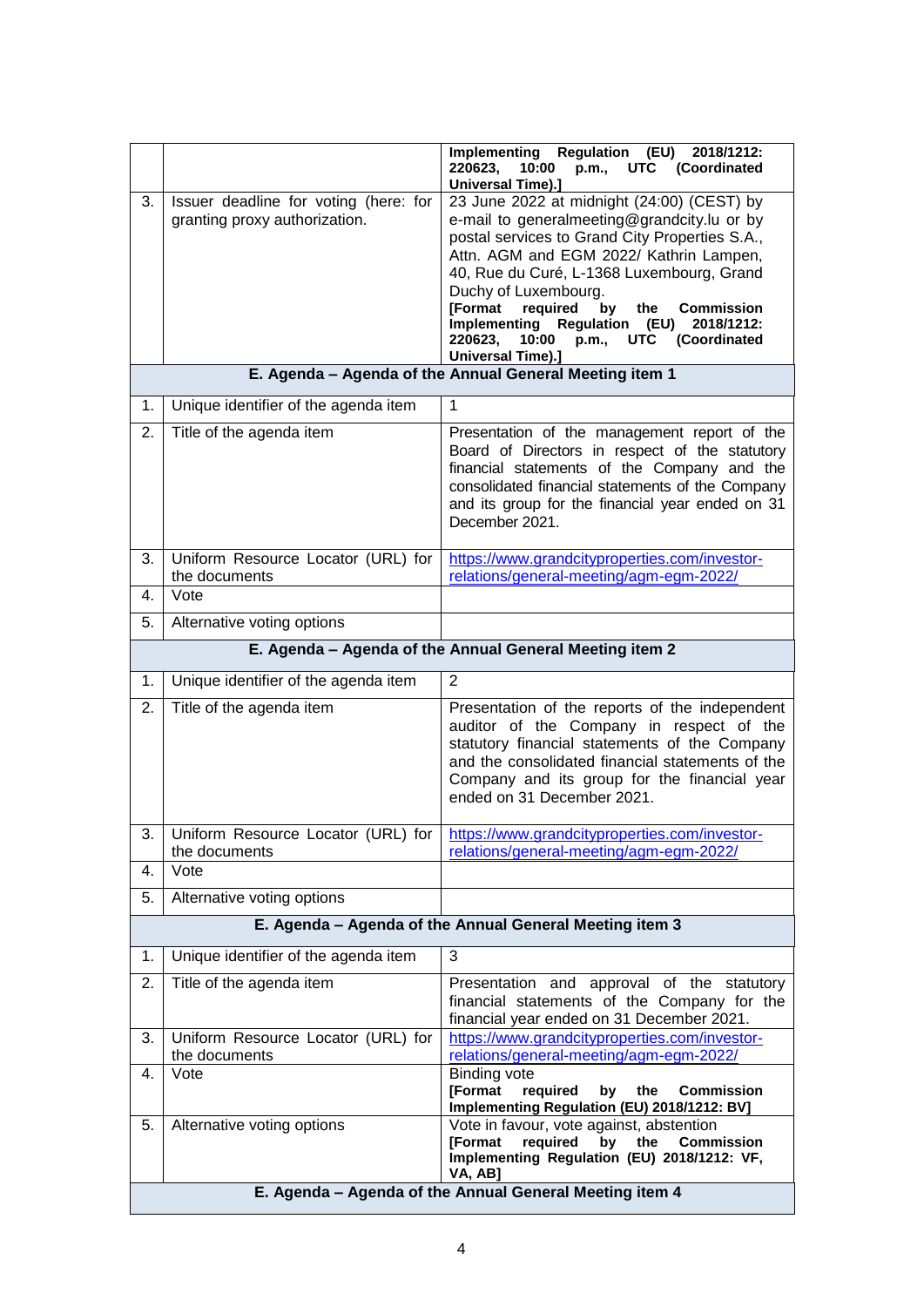| 1. | Unique identifier of the agenda item                | 4                                                                                                                                                                                                                                                            |
|----|-----------------------------------------------------|--------------------------------------------------------------------------------------------------------------------------------------------------------------------------------------------------------------------------------------------------------------|
| 2. | Title of the agenda item                            | Presentation and approval of the consolidated<br>financial statements of the Company and its<br>group for the financial year ended on 31<br>December 2021.                                                                                                   |
| 3. | Uniform Resource Locator (URL) for<br>the documents | https://www.grandcityproperties.com/investor-<br>relations/general-meeting/agm-egm-2022/                                                                                                                                                                     |
| 4. | Vote                                                | <b>Binding vote</b><br><b>[Format</b><br>required<br>by<br>the<br><b>Commission</b><br>Implementing Regulation (EU) 2018/1212: BV]                                                                                                                           |
| 5. | Alternative voting options                          | Vote in favour, vote against, abstention<br><b>[Format</b><br>required<br>by<br>the<br><b>Commission</b><br>Implementing Regulation (EU) 2018/1212: VF,<br>VA, AB]                                                                                           |
|    |                                                     | E. Agenda - Agenda of the Annual General Meeting item 5                                                                                                                                                                                                      |
| 1. | Unique identifier of the agenda item                | 5                                                                                                                                                                                                                                                            |
| 2. | Title of the agenda item                            | Allocation of the statutory financial results for the<br>financial year ended on 31 December 2021.                                                                                                                                                           |
| 3. | Uniform Resource Locator (URL) for<br>the documents | https://www.grandcityproperties.com/investor-<br>relations/general-meeting/agm-egm-2022/                                                                                                                                                                     |
| 4. | Vote                                                | <b>Binding vote</b><br><b>[Format</b><br>required<br>by<br>the<br><b>Commission</b><br>Implementing Regulation (EU) 2018/1212: BV]                                                                                                                           |
| 5. | Alternative voting options                          | Vote in favour, vote against, abstention<br>required<br><b>IFormat</b><br>by<br>the<br><b>Commission</b><br>Implementing Regulation (EU) 2018/1212: VF,<br>VA, AB]                                                                                           |
|    |                                                     | E. Agenda - Agenda of the Annual General Meeting item 6                                                                                                                                                                                                      |
| 1. | Unique identifier of the agenda item                | 6                                                                                                                                                                                                                                                            |
| 2. | Title of the agenda item                            | Discharge to be granted to each of the members<br>of the Board of Directors in respect of the<br>performance of their duties during the financial<br>year ended on 31 December 2021.                                                                         |
| 3. | Uniform Resource Locator (URL) for<br>the documents | https://www.grandcityproperties.com/investor-<br>relations/general-meeting/agm-egm-2022/                                                                                                                                                                     |
| 4. | Vote                                                | Binding vote<br>required by the Commission<br><b>[Format</b><br>Implementing Regulation (EU) 2018/1212: BV]                                                                                                                                                  |
| 5. | Alternative voting options                          | Vote in favour, vote against, abstention<br><b>[Format</b><br>required<br><b>Commission</b><br>bv<br>the<br>Implementing Regulation (EU) 2018/1212: VF,<br>VA, AB]                                                                                           |
|    |                                                     | E. Agenda - Agenda of the Annual General Meeting item 7                                                                                                                                                                                                      |
| 1. | Unique identifier of the agenda item                | $\overline{7}$                                                                                                                                                                                                                                               |
| 2. | Title of the agenda item                            | Renewal of the mandate of KPMG Luxembourg<br>SA, société anonyme, as independent auditor of<br>the Company whose mandate will automatically<br>expire on the date of the annual general meeting<br>of the shareholders of the Company to be held in<br>2023. |
| 3. | Uniform Resource Locator (URL) for<br>the documents | https://www.grandcityproperties.com/investor-<br>relations/general-meeting/agm-egm-2022/                                                                                                                                                                     |
| 4. | Vote                                                | Binding vote.<br><b>[Format</b><br>required<br>the<br>by<br><b>Commission</b><br>Implementing Regulation (EU) 2018/1212: BV]                                                                                                                                 |
| 5. | Alternative voting options                          | Vote in favour, vote against, abstention<br><b>[Format</b><br>required<br>by<br>the<br><b>Commission</b>                                                                                                                                                     |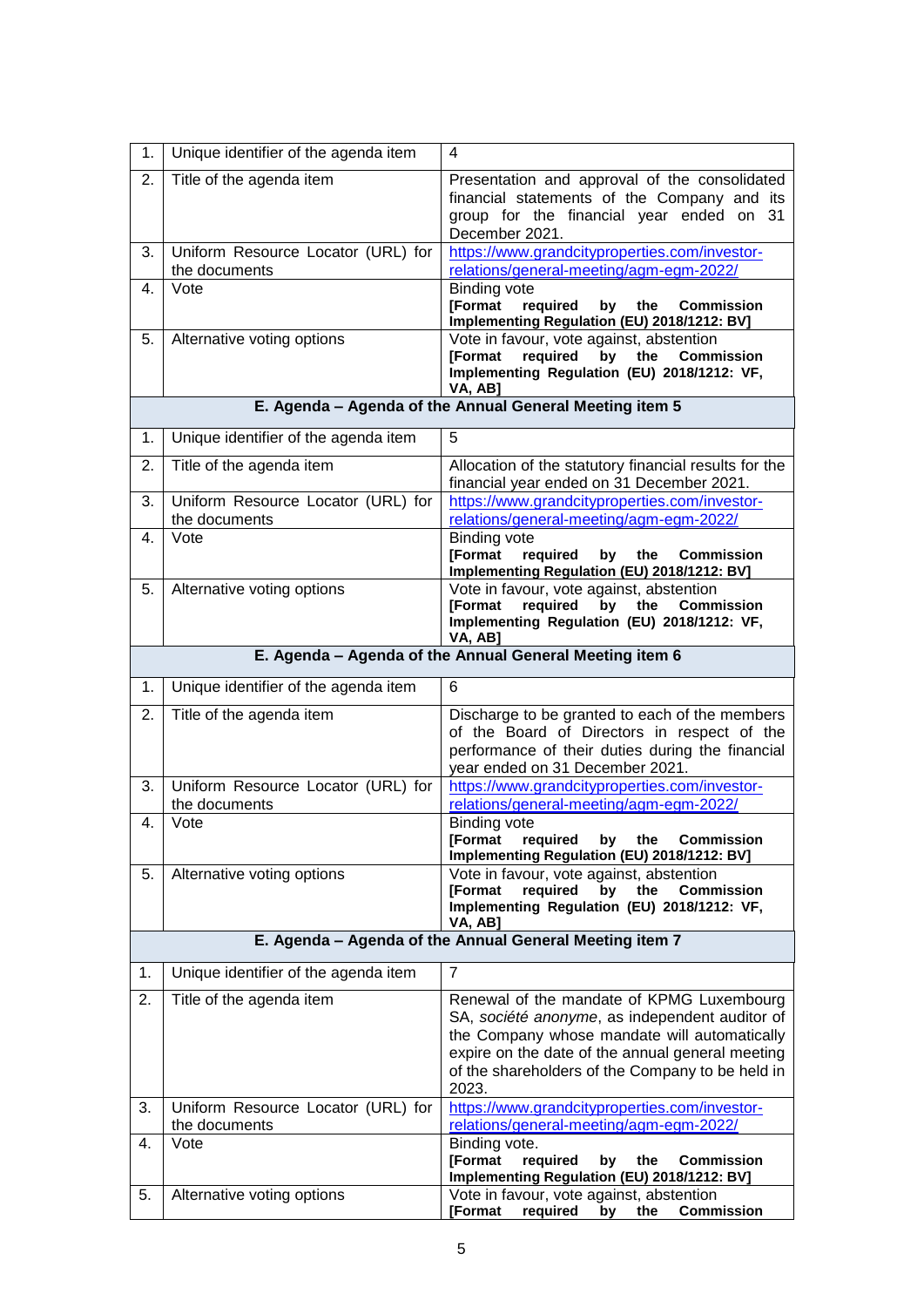|    |                                                     | Implementing Regulation (EU) 2018/1212: VF,<br>VA, AB]                                                                                                                                                                                                                                                                   |
|----|-----------------------------------------------------|--------------------------------------------------------------------------------------------------------------------------------------------------------------------------------------------------------------------------------------------------------------------------------------------------------------------------|
|    |                                                     | E. Agenda - Agenda of the Annual General Meeting item 8                                                                                                                                                                                                                                                                  |
| 1. | Unique identifier of the agenda item                | 8                                                                                                                                                                                                                                                                                                                        |
| 2. | Title of the agenda item                            | Distribution of a dividend in the amount of<br>EUR 0.8340 (gross) per share.                                                                                                                                                                                                                                             |
| 3. | Uniform Resource Locator (URL) for<br>the documents | https://www.grandcityproperties.com/investor-<br>relations/general-meeting/agm-egm-2022/                                                                                                                                                                                                                                 |
| 4. | Vote                                                | <b>Binding vote</b><br><b>[Format</b><br>required<br>the<br>by<br><b>Commission</b><br>Implementing Regulation (EU) 2018/1212: BV]                                                                                                                                                                                       |
| 5. | Alternative voting options                          | Vote in favour, vote against, abstention<br>required<br>by<br><b>[Format</b><br>the<br><b>Commission</b><br>Implementing Regulation (EU) 2018/1212: VF,<br>VA, AB]                                                                                                                                                       |
|    |                                                     | E. Agenda - Agenda of the Annual General Meeting item 9                                                                                                                                                                                                                                                                  |
| 1. | Unique identifier of the agenda item                | 9                                                                                                                                                                                                                                                                                                                        |
| 2. | Title of the agenda item                            | Presentation and approval on an advisory non-<br>binding basis (advisory vote) of the remuneration<br>report for the financial year ended on 31<br>December 2021.                                                                                                                                                        |
| 3. | Uniform Resource Locator (URL) for<br>the documents | https://www.grandcityproperties.com/investor-<br>relations/general-meeting/agm-egm-2022/                                                                                                                                                                                                                                 |
| 4. | Vote                                                | Advisory vote.<br><b>[Format</b><br>required<br>by<br>the<br><b>Commission</b><br>Implementing Regulation (EU) 2018/1212: AV]                                                                                                                                                                                            |
| 5. | Alternative voting options                          | Vote in favour, vote against, abstention<br>required<br><b>[Format</b><br>by the<br><b>Commission</b><br>Implementing Regulation (EU) 2018/1212: VF,<br>VA, AB]                                                                                                                                                          |
|    |                                                     | E. Agenda - Agenda of the Extraordinary General Meeting item 1                                                                                                                                                                                                                                                           |
| 1. | Unique identifier of the agenda item                | $\mathbf 1$                                                                                                                                                                                                                                                                                                              |
| 2. | Title of the agenda item                            | Authorisation of a new authorised share capital<br>the<br>Company<br>οf<br>in<br>amount<br>an<br>οf<br>EUR 17,381,210.10 (represented by a maximum<br>amount of 173,812,101 shares with a par value<br>of ten cents each) and subsequent amendment<br>of the articles of association of the Company.                     |
| 3. | Uniform Resource Locator (URL) for<br>the documents | https://www.grandcityproperties.com/investor-<br>relations/general-meeting/agm-egm-2022/                                                                                                                                                                                                                                 |
| 4. | Vote                                                | Binding vote.<br><b>[Format</b><br>required<br>by<br>the<br><b>Commission</b><br>Implementing Regulation (EU) 2018/1212: BV]                                                                                                                                                                                             |
| 5. | Alternative voting options                          | Vote in favour, vote against, abstention.<br><b>[Format</b><br>required<br>by<br>the<br><b>Commission</b><br>Implementing Regulation (EU) 2018/1212: VF,<br>VA, AB]                                                                                                                                                      |
|    |                                                     | E. Agenda - Agenda of the Extraordinary General Meeting item 2                                                                                                                                                                                                                                                           |
| 1. | Unique identifier of the agenda item                | 2                                                                                                                                                                                                                                                                                                                        |
| 2. | Title of the agenda item                            | Authorisation of a special authorised share<br>capital of the Company in an amount of<br>EUR 5,000,000 (represented by a maximum<br>amount of 50,000,000 shares with a par<br>value of ten cents each) which is available<br>only for share deliveries under scrip dividend<br>offerings and subsequent amendment of the |